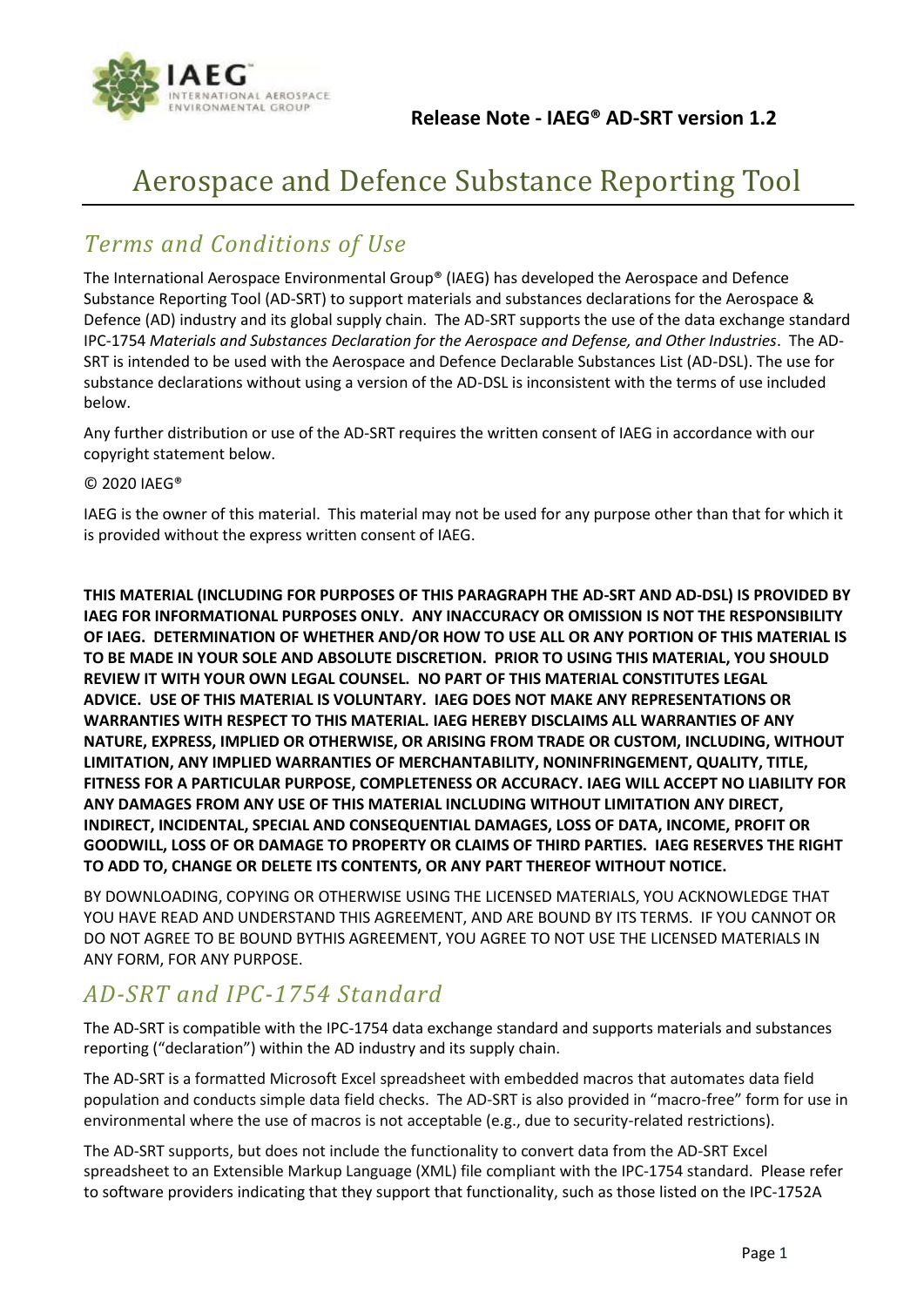

#### **Release Note - IAEG® AD-SRT version 1.2**

standard website: http://www.ipc.org/ContentPage.aspx?pageid=Materials-Declaration#1752a, for AD-SRT to IPC-1754 XML data converters.

### *Release Note Content*

# <span id="page-1-0"></span>**1 AD-SRT Change History**

In September 2018, IAEG published Version 1.0 of the AD-SRT Excel base tool. However, since then several deficiencies necessitated an update. AD-SRT version 1.2 contains the following bug fixes, modification and addition.

- The substances list contained in the AD-SRT was updated with the AD-DSL version 4.0;
- Several fixes were completed on the worksheet tabs, and the worksheet and macros protection;

The table below provides a detailed history of all changes with Maintenance Request (MR) implemented in this version:

| <b>Location / Tabs</b> | <b>Modifications</b>                       | <b>IAEG Maintenance</b><br><b>Request #</b> |
|------------------------|--------------------------------------------|---------------------------------------------|
| General                | Non-used private subs (macro) were removed | <b>MR169</b>                                |
|                        | General and small macro bugs corrections   | MR172                                       |
|                        | <b>Print Friendly incorporated</b>         | MR167                                       |
| <b>Product-</b>        | Allow to ADD rows.                         | <b>MR182</b>                                |
| <b>Statement</b>       |                                            |                                             |
| Substance-in-          | Allow to ADD rows.                         | <b>MR182</b>                                |
| Product                |                                            |                                             |
| Substance-in-          | Allow to ADD rows.                         | <b>MR182</b>                                |
| <b>Process</b>         |                                            |                                             |
| <b>Attachment</b>      | Allow to ADD rows.                         | <b>MR182</b>                                |
| <b>DSL</b>             | Added DSL v4                               |                                             |

# <span id="page-1-1"></span>**2 AD-SRT Support & Maintenance**

AD-SRT is owned and maintained by IAEG. It is available on the IAEG website (www.iaeg.com) on the webpage: http://www.iaeg.com/chemicalrpt/adsrt

Please use this contact email for questions or improvement suggestions related to the AD-SRT or its supporting information: substancereporting.support@iaeg.com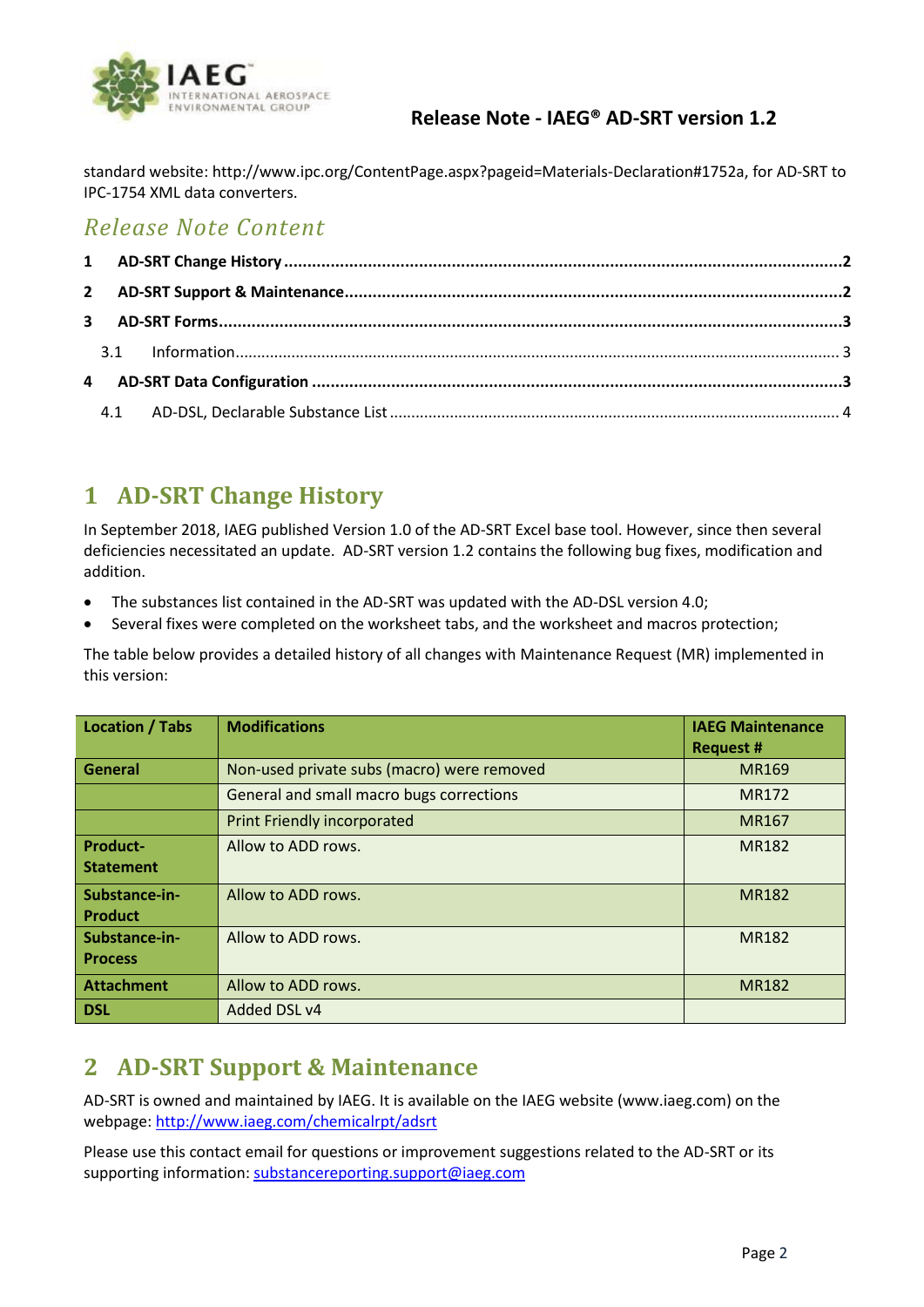

# <span id="page-2-0"></span>**3 AD-SRT Forms**

IAEG currently provides two forms of the AD-SRT.

- AD-SRT form with Excel macros (extension ".xlsm") that are used for data entry facilitating and data checks;
- AD-SRT form without Excel macros (extension ".xlsx") for companies that do not allow the use of Excel macros.

Both forms offer the capability of collecting data compatible with the IPC-1754 standard.

#### Notes:

Data check capabilities could be offered by third party tools working on top of the AD-SRT as Excel "add-ins", for example.

#### <span id="page-2-1"></span>**3.1 Information**

As a work-around in the AD-SRT form without macros, the collapse/expand capability have been removed to allow the tab protection with the print friendly feature. This was decided during the IAEG face to face meeting in September 2019.

### <span id="page-2-2"></span>**4 AD-SRT Data Configuration**

The AD-SRT Tool includes the following data lists, which are applicable to materials and substances AD industry declarations; all are maintained by IAEG:

- The AD-Declarable Substance List (AD-DSL);
- The AD-Query List (AD-QL), and
- Two AD Use Descriptor Lists (AD-UDLs).

The configuration of the AD-SRT version 1.1 is similar to the one for version 1.0, as follows:

| <b>Components</b> | Format | <b>Version</b> | <b>Description</b>                                                |
|-------------------|--------|----------------|-------------------------------------------------------------------|
| <b>AD-SRT</b>     | Excel  | 1.2            | Spreadsheet with macros                                           |
| <b>AD-DSL</b>     | XML    | 4.0            | For IPC-1754 declaration classes E, F and G                       |
| <b>AD-QL</b>      | XML    | 1.0            | Query List including queries for Product Statement<br>for class E |
| <b>MF-UDL</b>     | XML    | 1.0            | Use Descriptor List for Material Function (MF)                    |
| <b>SF-UDL</b>     | XML    | 1.0            | Use Descriptor List for Substance Function (SF)                   |

As required by the IPC-1754 standard, each data list is identified with:

- An authority and a unique identity (ID);
- A revision number and a revision date.

Here are the identifications of the AD-DSL and AD-QL lists that appear in AD-SRT tab #1: